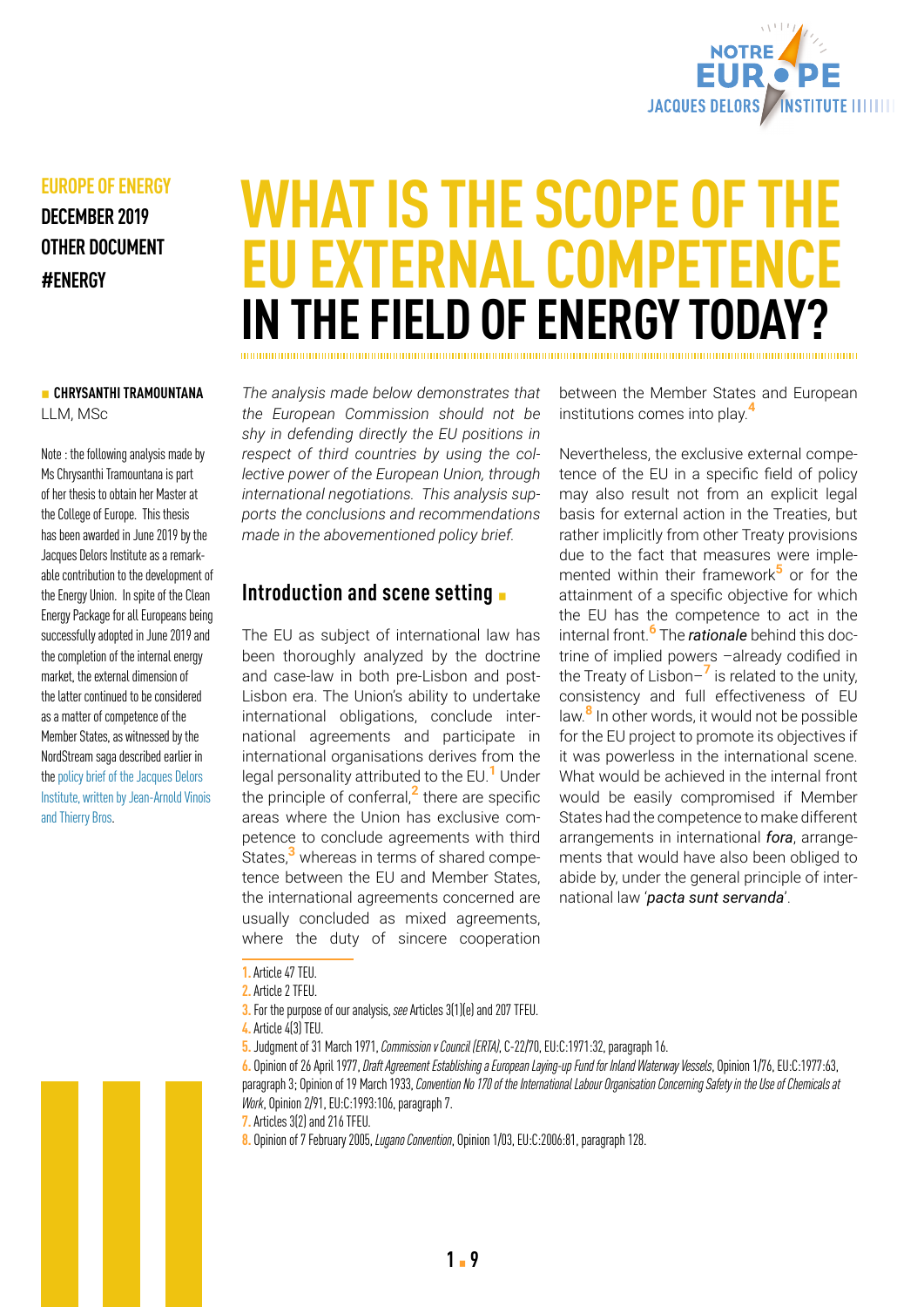

On the other hand, the now explicit legal basis for energy, provided in Article 194 TFEU, creates considerable doubts as to the delimitation of competence between the EU and Member States when it comes to the conclusion of international agreements. However, as –under the circumstances of Europe's high dependency on third supplier countries– this is not a minor matter, but rather a vital one for the Union's security and sustainability in the future, it should not remain a disputed issue.

To the author's view, when it comes to infrastructure projects affecting security of supply or long-term supply contracts with third countries, and given the interconnection and integration of the EU Internal Market, those agreements can no longer be deemed as related to a sole Member State. On the contrary, the whole Union's interest and security of energy supply is at stake, thus the issue should be addressed as an EU matter, rather than as some Member State's national interest.

To that extent, the ideal proposal would be the amendment of the Lisbon Treaty in order not anymore to constitute a carefully drafted political compromise with no added value, but rather to realistically face the challenge of energy security and treat it as one of the most vital issues for the further realisation of the European project. Otherwise, the Union will remain "*an easy target for divideand-rule policies by third-country suppliers and especially Russia*",**9** further exposed to geopolitical games and pipeline politics, and lost between balancing divergent Member States' national interests and the leverage exercised by third supplier countries. It is for this reason why an amendment to Article

194 TFEU should be made so as to provide the EU with express exclusive competence, or at least stop reserving national competence in terms of energy mix and the general structure of supplies.

However, as this might not seem feasible at the moment, we can instead analyse the extent to which the EU can assume exclusive competence in the scope of the Treaty as it currently stands. One last point to be made is that according to settled case-law, the question of whether the EU can assume implicit competence in the international scene –especially when it comes to an exclusive one– must be made *ad hoc* in accordance with a "*a specific analysis of the relationship between the agreement envisaged and the Community law in force and from which it is clear that the conclusion of such an agreement is capable of affecting the Community rules*".**<sup>10</sup>**

Drawing inspiration from the Commission's request for a mandate to negotiate an Agreement with Russia on the regulatory framework applicable to Nord Stream 2,**<sup>11</sup>** and more specifically, not only the hesitance of the majority of Member States to allow the EU to negotiate but also the Legal Opinion of the Council finding the EU incompetent, as well as from the fact that back in 2011, the Commission was given the mandate to negotiate an Agreement on the Trans-Caspian Pipeline with Azerbaijan and Turkmenistan**12** –a project that never came into reality, the available legal instruments for the Union assuming exclusive competence in the international energy scene are now going to be analysed. After all, traditionally in the EU External Relations law, it is the interplay between formal provisions and

**<sup>9.</sup>** S. Andoura and J. Vinois, From the European Energy Community to the Energy Union: A Policy Proposal for the Short and the Long Term, Notre Europe, 2015, p.92, retrieved 30 October 2019, [http://www.institutdelors.eu/wp-content/uploads/2018/01/energyunion-andouravinois](http://www.institutdelors.eu/wp-content/uploads/2018/01/energyunion-andouravinois-jdi-jan15.pdf)[jdi-jan15.pdf](http://www.institutdelors.eu/wp-content/uploads/2018/01/energyunion-andouravinois-jdi-jan15.pdf).

**<sup>10.</sup>***Lugano Convention*, *supra* note 8, at 124.

**<sup>11.</sup>***Commission Seeks a Mandate from Member States to Negotiate with Russia an Agreement on Nord Stream 2*, Commission, Press Release, 2017, retrieved 30 October 2019, [http://europa.eu/rapid/press-release\\_IP-17-1571\\_en.htm.](http://europa.eu/rapid/press-release_IP-17-1571_en.htm)

**<sup>12.</sup>** Council Decision, To Authorise the Commission to Negotiate an Agreement between the Republic of Azerbaijan, the Republic of Turkmenistan and the European Union on a Legal Framework for a Trans-caspian (Natural Gas) Pipeline System, Partial Declassification, 11.11.2014, retrieved 30 October 2019, [http://data.consilium.europa.eu/doc/document/ST-11315-2011-REV-3-EXT-1/en/pdf.](http://data.consilium.europa.eu/doc/document/ST-11315-2011-REV-3-EXT-1/en/pdf)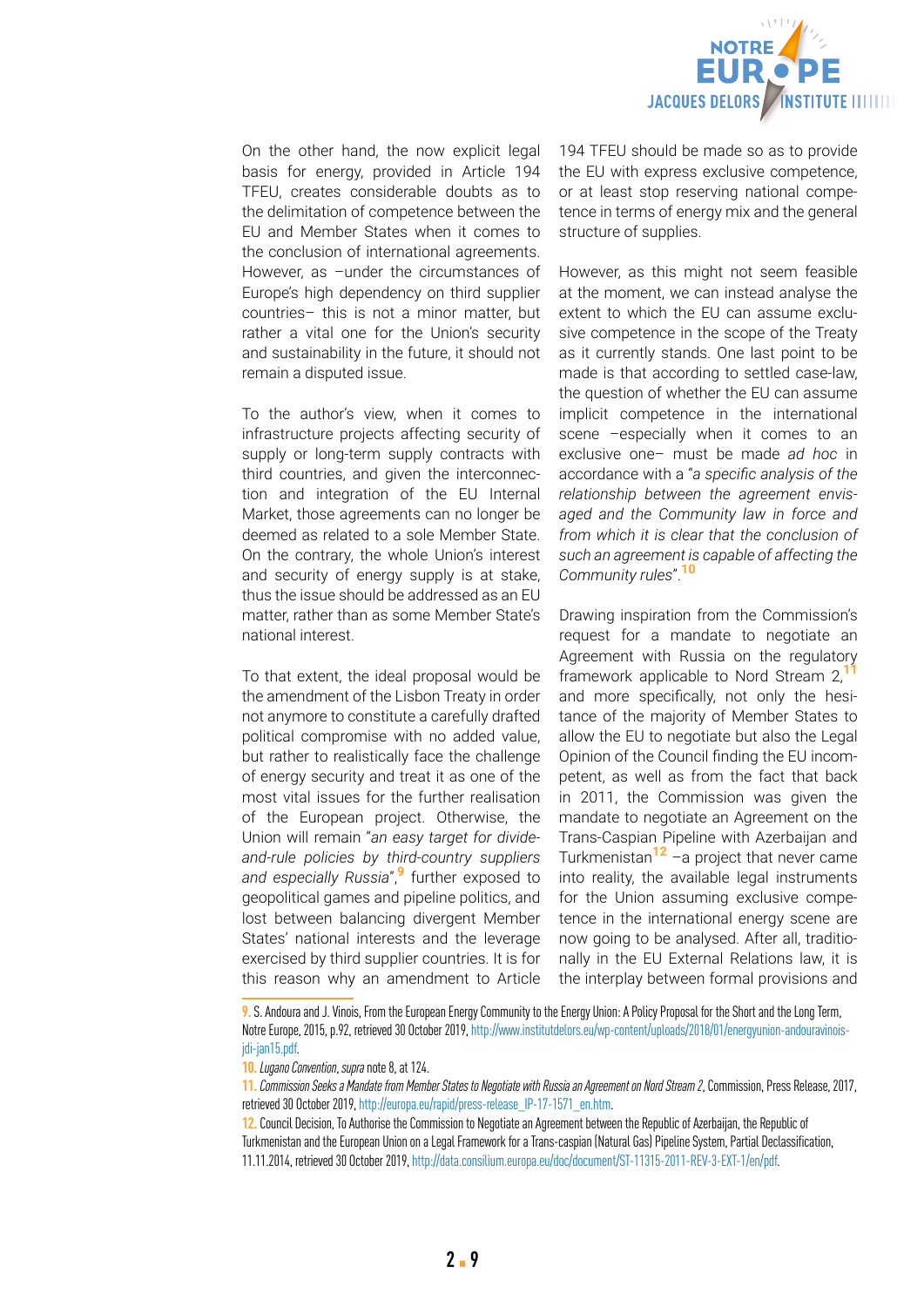

actual needs that results in innovative solutions.**<sup>13</sup>**

# **1** ▪ **Exclusive competence under the Common Commercial Policy legal basis**

International agreements in the energy sector, especially in terms of supply or infrastructure, can be concluded on the CCP legal basis, provided in Articles 3(1) and 207 TFEU, rather than on the ambiguous energy provision. Although the CCP did not always constitute an expressly exclusive competence, it was rapidly evolved as such in the pre-Lisbon case-law. The *rationale* behind this –by nature– exclusivity lies in the need for consistency, coherence and effectiveness in the Union's commercial interests, as well as in the risk of potentially distorting competition and compromising the functioning of the Single Market if Member States were to make different arrangements in their trade policies with third countries.**<sup>14</sup>**

For this purpose, the CJEU had always adopted a "*sweeping approach*",**15** adjudicating that if the agreement in question was at least partly related to trade, the conclusion of the whole agreement would be based on the CCP,**16** the scope of which was thus considerably expanded. The Member States responded to this *de facto* expansion of the Community's exclusive competence by incorporating explicit legal bases in the successive revisions of the Treaties in view of delimiting in advance the competences between them and the Community.<sup>1</sup>

An interesting example –with multiple implications for the newly established legal basis for energy, is the then newly established legal basis for environmental policy in the Single European Act. In the first case of an international agreement with both a trade and environmental aspect,**18** and in order to provide the new environmental legal basis with what is called *effet utile*, the Court recognised that the CCP would now have to be interpreted in a narrower way, leaving space for the new legal basis to produce effect.**<sup>19</sup>**

However, this is not the case on the subsequent *Energy Star Agreement* judgment,**<sup>20</sup>** where the CJEU deployed a "*centre of gravity test*".**21** According to this, if the effects on trade of the agreement in question are 'direct and immediate'**22**, whereas the environmental effects are only 'indirect and distant',**23** then the agreement will be based on a sole legal basis, namely that of the CCP.

The case concerned an agreement between the Community and the United States on the implementation of a common energy-efficient labelling program for office equipment. On the one hand, the agreement was facilitating trade by allowing manufacturers to apply one single standard, the Energy Star logo, so as to sell their products on both American and European markets. On the other hand, the agreement was intended to

**<sup>13.</sup>***See* M. Cremona, "EU External Relations: Unity and Conferral of Powers", in L. Azoulai (ed.), *The Question of Competence in the European Union*, New York, Oxford University Press, 2014, p.65, at 85.

**<sup>14.</sup>***See* M. Cremona, "External Relations and External Competence of the European Union: the Emergence of an Integrated Policy", in P. Craig and G. De Burca (eds.), *The Evolution of EU Law*, 2nd ed., Oxford, Oxford University Press, 2011, p.217, at 246.

**<sup>15.</sup>***See* I. Govaere, "EU Common Commercial Policy Throwing off Shackles of 'Mixity'", in I. Govaere, R. Quick and M. Bronckers (eds.), *Trade and Competition Law in the EU and Beyond*, Cheltenham, Edward Elgar Publishing, 2011, p.144, at 146-152.

**<sup>16.</sup>** Opinion of 4 October 1979, *International Agreement on Natural Rubber*, Opinion 1/78, EU:C:1979:224.

**<sup>17.</sup>** Govaere, *supra* note 15.

**<sup>18.</sup>** Opinion of 6 December 2001, *Cartagena Protocol on Biosafety*, Opinion 2/00, EU:C:2001:664.

**<sup>19.</sup>** Govaere, *supra* note 15.

**<sup>20.</sup>** Judgment of 12 December 2002, *Energy Star Agreement*, C-281/01, EU:C:1971:32.

**<sup>21.</sup>** Govaere, *supra* note 15.

**<sup>22.</sup>***Energy Star Agreement*, *supra* note 20, at 39-43.

**<sup>23.</sup>** *Ibidem.*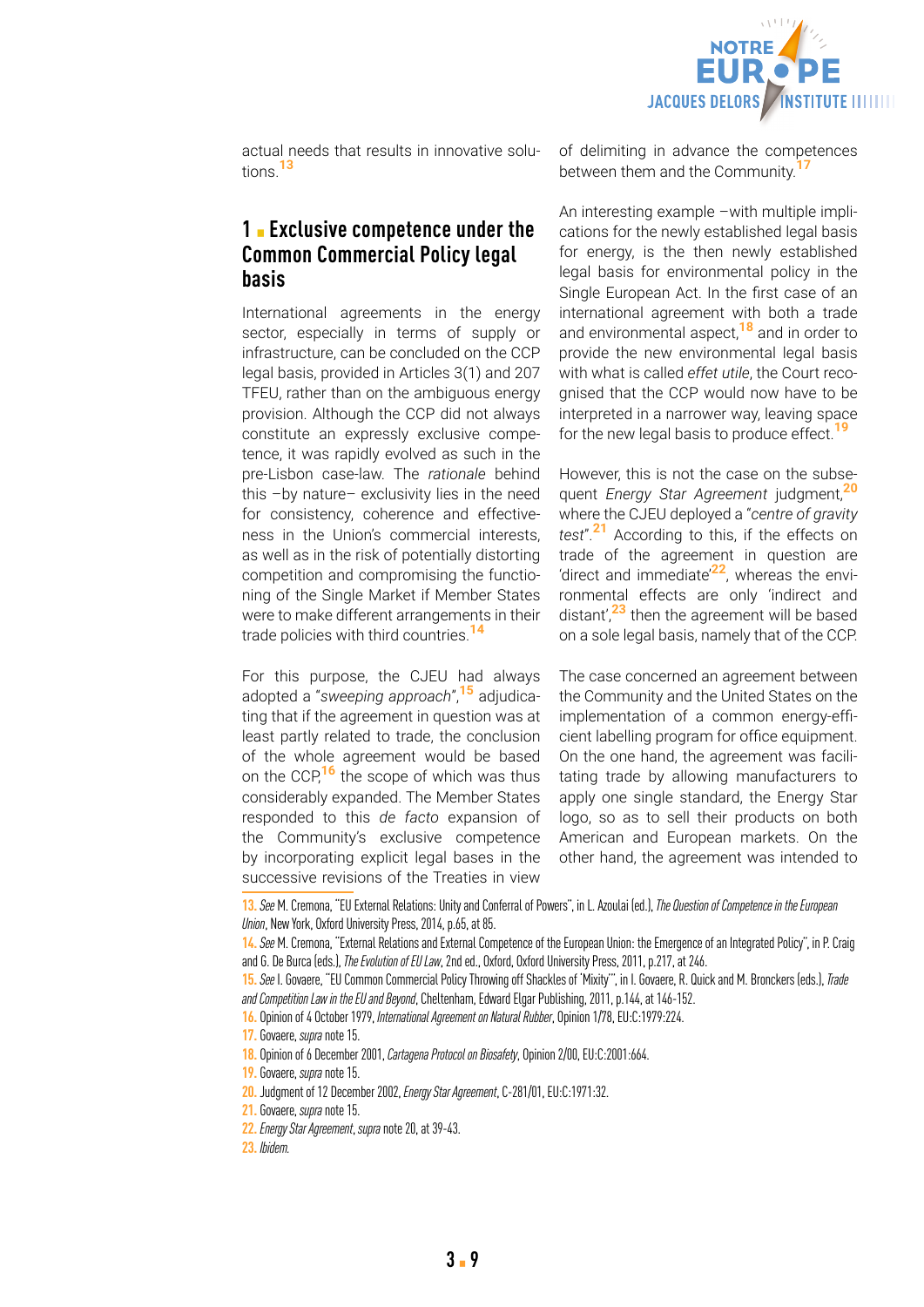

promote energy-efficient products, and thus reduce energy consumption.

The Court reiterated established case-law that the choice between two legal bases constitutes an objective assessment of factors, such as 'the aim and the content' of the measure at stake. If said assessment suggests that the measure simultaneously pursues two objectives, whereas the one is deemed as 'the main or predominant' one, the agreement must be concluded on the sole legal basis related to this specific objective. On the contrary, it is only exceptionally that an agreement can be based on a dual legal basis, when the two objectives are 'inseparably linked'.

Subsequently, the CJEU found that the Energy Star Agreement was simultaneously pursuing a commercial and an environmental-protection purpose, the former being predominant in comparison to the latter. Although the Agreement was related to an energy-efficiency program, it was found to have a direct effect on trade, thus it had to be concluded based on the CCP under the exclusive competence of the Community. This was the conclusion of the Court at a time when there was an explicit legal basis for environmental-protection measures.

The abovementioned analysis clearly indicates that the Court insists on an extended CCP scope, which is not limited to a simple external projection of the Internal Market, but it is also deployed in relation to other explicit legal bases in the Treaties, such as the environment or energy, so as to provide the EU with the armoury of exclusive competence in its relations with third States.**<sup>24</sup>**

The extended scope of the CCP through the 'direct and immediate effect on trade' test

survives the post-Lisbon era,**25** whereas Article 207(1) TFEU now explicitly contains 'the achievement of uniformity in measures of liberalisation' as one of the concepts falling under the CCP legal basis. It follows that an energy-related agreement on a project, such as the Nord Stream 2 Pipeline, would have a direct effect on trade, since its predominant objective would be to facilitate gas trade between Gazprom and European companies by ensuring the flow of Natural Gas in the EU Internal Energy Market. The latter is regulated by the Third Energy Package which provides free Competition rules having to be applied homogeneously, without any risk of being compromised due to divergent bilateral agreements with thirdcountry suppliers, such as Russia. For all the above reasons, to the author's view, such an agreement would fall under the exclusive competence of the EU, based on the CCP. The strong political element of such agreements, being an obstacle to the Union's assuming of exclusive competence, is acknowledged but cannot in itself prevent the applicability of the CCP, as evident by Opinion 1/78 of the Court.**<sup>26</sup>**

## **2** ▪ **Exclusive competence under the ERTA doctrine**

On the alternative, if the CCP cannot be deemed applicable, the Court has formulated the doctrine of implied powers in order to safeguard the internal *acquis,* through the preservation of external unity.**27** The famous *ERTA judgment* suggests that enhancing the Community's position in the international scene and ensuring the autonomy of its legal order is more important for the European project than the scope of its powers.**<sup>28</sup>** Additionally, when it comes to the safeguarding of the Internal Market, the Court has

**<sup>24.</sup>** Cremona, in Craig and De Burca, *supra* note 14, p.225.

**<sup>25.</sup>** Judgment of 18 July 2013, *Daiichi Sankyo*, C-414/11, EU:C:2013:520, paragraph 51.

**<sup>26.</sup>***Opinion 1/78, supra* note 16.

**<sup>27.</sup>** Govaere, *supra* note 15, p.149.

**<sup>28.</sup>** Cremona, in Craig and De Burca, *supra* note 14, p.219.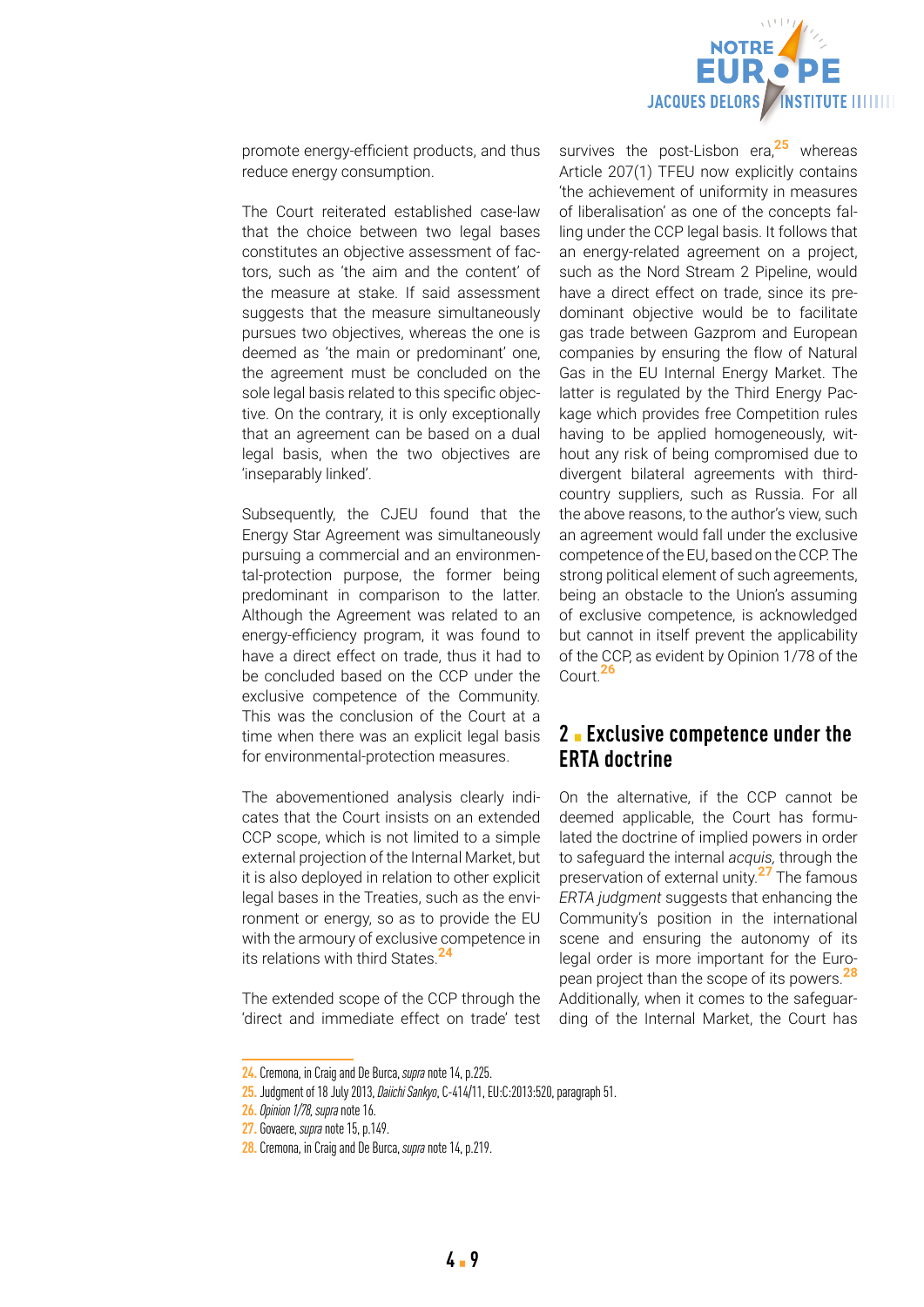

proven to be considerably innovative and dynamic.**<sup>29</sup>**

In 1970, the Commission requested the annulment of Council proceedings for the negotiation of the European Agreement concerning the Work of Crews of Vehicles Engaged in International Road Transport by the Member States, due to the fact that the Community had already harmonised social legislation for road transport, thus it should be the one to make such negotiation. The Commission was based on the *ratio legis* of the common transport policy provision and on common sense for the *effet utile* of said provision. Turning to an interpretation based on the general system of Community law, the CJEU adjudicated the following:**<sup>30</sup>**

"*Each time the Community, with a view to implementing a common policy envisaged by the Treaty, adopts provisions laying down common rules, whatever form these may take, the Member States no longer have the right, acting individually or even collectively, to undertake obligations with third countries which affect those rules.*

*As and when such common rules come into being, the Community alone is in a position to assume and carry out contractual obligations towards third countries affecting the whole sphere of application of the Community legal system. [...] (T)o the extent to which Community rules are promulgated for the attainment of the objectives of the Treaty, the Member States cannot, outside the* 

*framework of the Community institutions, assume obligations which might affect those rules or alter their scope*."

It follows that the consequence of having the Union legislating in a specific area, namely the prohibition on Member States to act,**<sup>31</sup>** is also applicable to its external action so as to ensure the unity, consistency and full effectiveness of EU law.**32** The principle of pre-emption applies even in the case of no contradiction between the Member States' action and that of the EU's common rules.**<sup>33</sup>**

The codification of the ERTA doctrine in Article 3(2) and 216 TFEU provides an independent source for the Union's competence based not on the subject matter but rather on the legal instrument the EU has utilised.**<sup>34</sup>** The reason is that on an area of shared competence, the EU may have legislated and thus prevented Member States from acting, but it is also likely that the whole area is not covered by EU law, thus there are certain choices to be made by the Member States. In order to safeguard the unity of the internal *acquis* on the outside, the Court has always deployed 'an area which is already covered to a large extent by Community rules' test,**<sup>35</sup>** meaning that if the area has been largely covered by EU law, then the mere competence of Member States to act in some aspects of their internal legal order does not preclude the Union's competence from being exclusive in its external action. The test is based on an examination of the 'scope', the 'content' and the 'nature' of the measures at

**<sup>29.</sup>** I. Govaere, "L'Etablissement des Règles des Marchés Nationaux ou Régionaux: de l'Etat Régulateur Souverain aux Organisations d'Intégration Régionale Promotrices, Protectrices et Intermédiaires", (2003) 3-4, *Revue Internationale de Droit Economique*, p.313-337, at 324-326.

**<sup>30.</sup>** *ERTA*, *supra* note 5, at 17-22.

**<sup>31.</sup>** Article 2(2) TFEU.

**<sup>32.</sup>***Opinion 1/03, supra* note 8, at 128.

**<sup>33.</sup>** Judgment of 4 September 2014, *Commission v Council (Protection of Neighbouring Rights of Broadcasting Organisations)*, C-114/12, EU:C:2014:2151, paragraph 71.

**<sup>34.</sup>***See* F. Castillo De La Torre, "The Court of Justice and External Competences after Lisbon: some Reflections on the Latest Case Law", in P. Eeckout and M. Lopez-Escudero (eds.), *The European Union's External Action in Times of Crisis*, Oxford, Hart Publishing, 2016, p.129, at 158-162. **35.***Opinion 2/91*, *supra* note 6, at 25-26.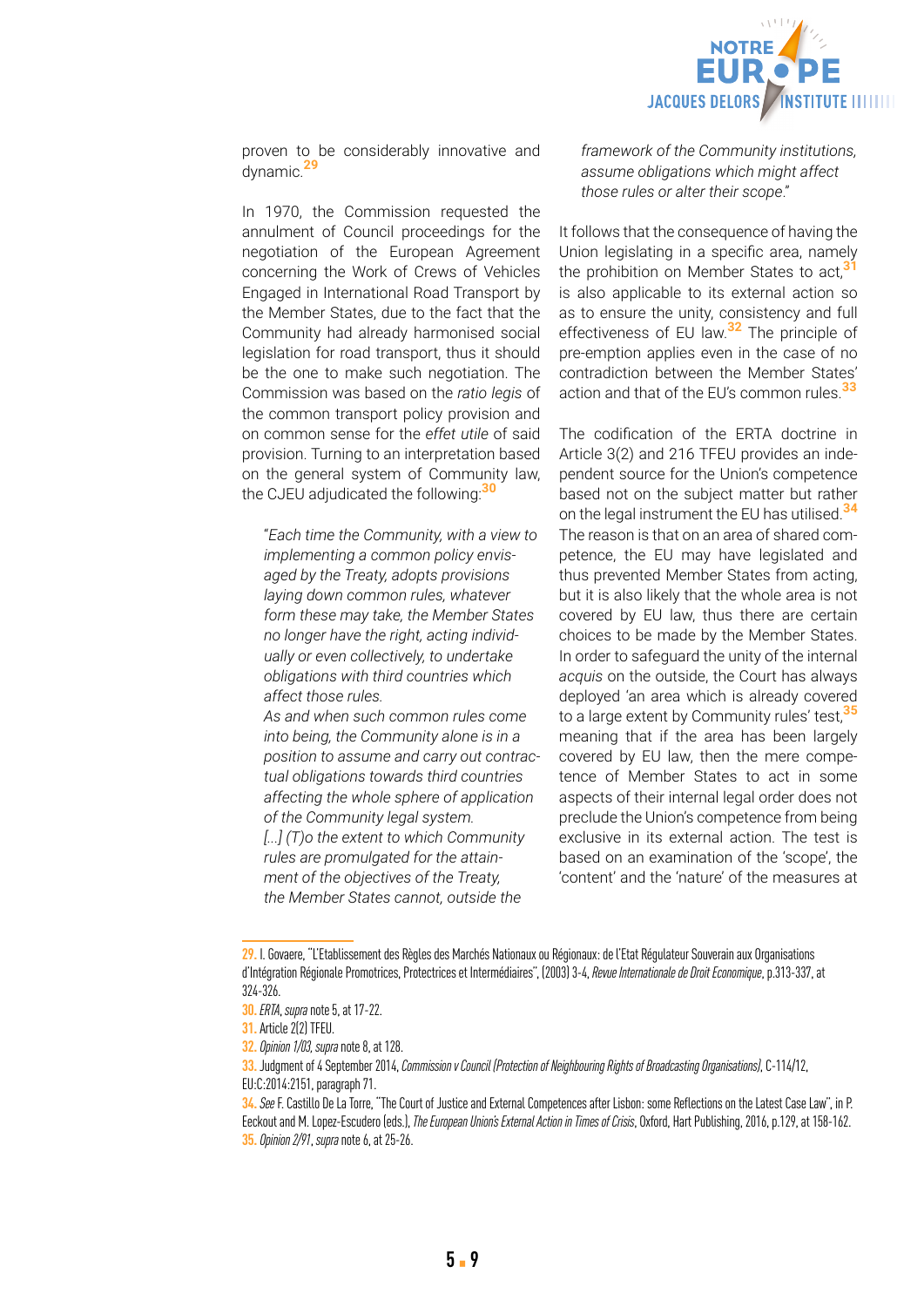

stake, taking also into consideration foreseeable future developments of EU law.**<sup>36</sup>**

The incorporation in the successive Treaty revisions of new legal bases with an explicit external power, such as the environmental-protection provision in the Single European Act, has rendered the doctrine less indispensable for the EU assuming external powers. Nevertheless, it is still necessary for policies without an express reference to external competence, such as energy,**37** especially taking into account that the external energy policy is highly interrelated with the Internal Energy Market,**38** in a way that every international energy agreement can potentially have a major impact on the internal *acquis*, 'affecting or altering the scope' of the liberalisation rules brought about by the Third Energy Package.

In the example of Nord Stream 2, the relevant agreement with Russia would be likely to 'affect or alter' free competition rules applicable in the Internal Energy Market, since the project is an off-shore pipeline not subject to the common rules for the functioning of the internal Natural Gas market, provided in Directive 2009/73/EC**39** and Regulation 715/2009.**40** Consequently, the Natural Gas coming from Russia and entering the EU market –being a fully integrated and interconnected market– through Germany, will not be regulated in accordance with the most fundamental principles of EU energy law.

Therefore, and in order to safeguard the unity, consistency and full effectiveness of EU law, the principle of pre-emption should be applied, and the EU should assume exclusive competence in the negotiations with

Russia. The mere fact that, under the Third Energy Package, Member States retain some margin of manoeuvre with regards to internal measures does not in itself preclude such exclusive competence on the part of the Union. Taking into consideration the 'scope', the 'content' and the 'nature' of the liberalisation measures in question, in conjunction with the fact that the process of liberalisation of the energy market has taken decades, as well the fact that after the Third Energy Package, the EU did not stand still but rather established the Energy Union, in view of further strengthening Internal Energy Market, energy security and the position of the EU in the international energy scene, the area must be considered as 'largely covered' by EU law and the Union should be able to assume exclusive competence based on Article 3(2) TFEU.

The author suggests that even in the absence of such a link between the international agreement at stake and the functioning of the Internal Market, the EU could still assume exclusive external competence on the energy sector, "*where the conclusion of an agreement is necessary in order to achieve, within the framework of the Union's policies, one of the objectives referred to in the Treaties*".**41** By codifying the ERTA doctrine, the Lisbon Treaty appears to provide a general 'catch-all' competence, by breaking the link in the internal power the EU needs to acquire for the external competence to come into play. No longer is there the obligation for the Union's participation in the international scene, to have the internal powers for the specific objective pursued; what is only needed now is that it will concern at least one of the Treaty objectives –including the broadly-drafted ones in Article 21 TEU– and

**<sup>36.</sup>***Opinion 1/03*, *supra* note 8, at 126.

**<sup>37.</sup>** C. Blumann, "Les Compétences de l'Union Européenne dans le Domaine de l'Energie", (2009-2010) 4, *Revue des affaires européennes*, p.7737-748, at 747.

**<sup>38.</sup>** Cremona, in Craig and De Burca, *supra* note 14, p.222.

**<sup>39.</sup>** Directive 2009/73/EC of July 13, 2009, concerning Common Rules for the Internal Market in Natural Gas, [2009] O.J. L211/94.

**<sup>40.</sup>** Regulation 715/2009 of July 13, 2009, on Conditions for Access to the Natural Gas Transmission Networks, [2009] O.J. L211/36.

**<sup>41.</sup>** Article 216 TFEU.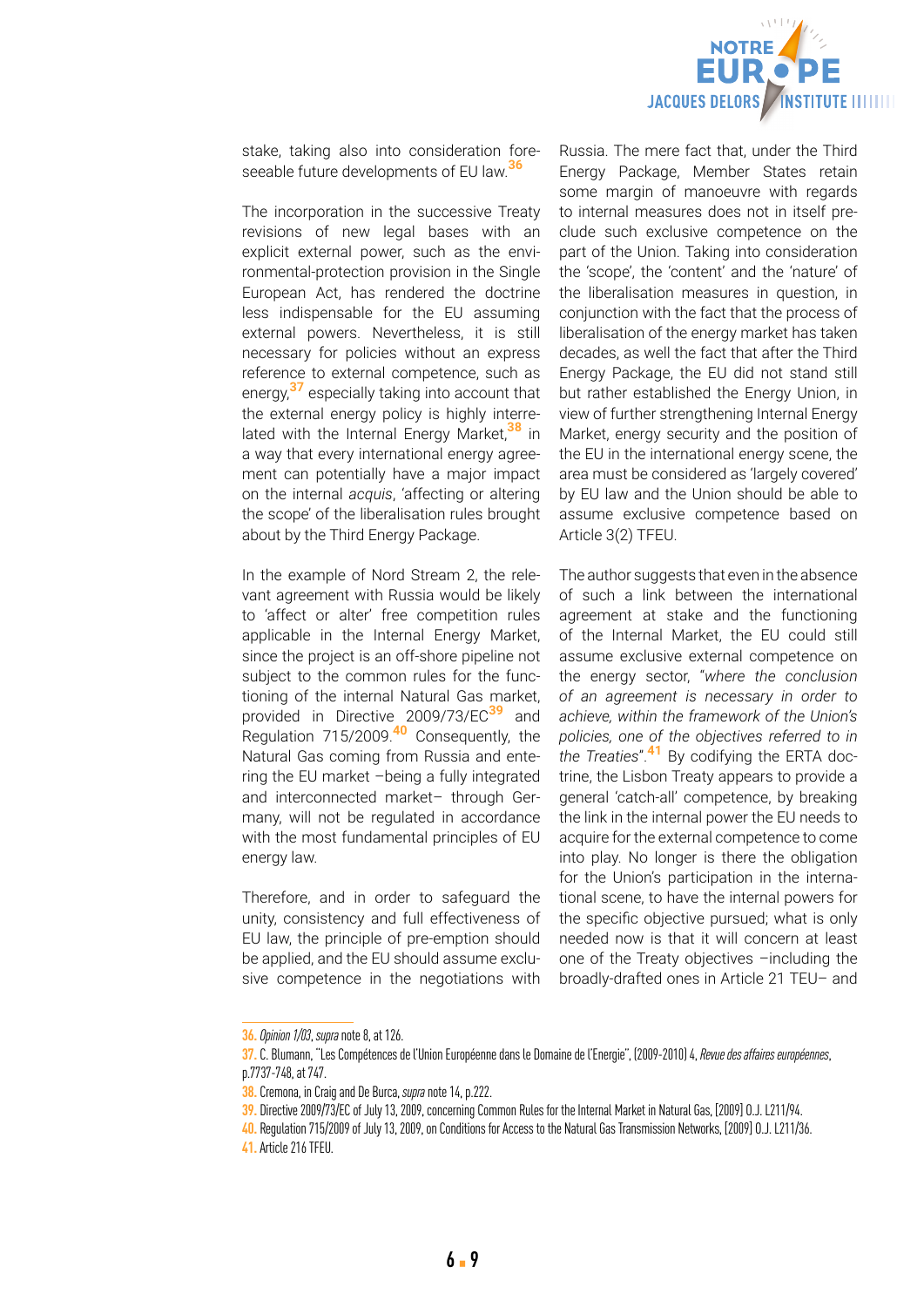

that the action will be 'within the framework of the Union's policies'.**<sup>42</sup>**

In the example of a potential international agreement with Russia on Nord Stream 2, the abovementioned conditions would be fulfilled, since the project is related to energy security –the issue of security is one of the main objectives of the Union's external action, as enshrined in Article 21(2) (a) TEU– and it comes within the framework of the energy policy of the EU. Hence, in any case, the EU can assume exclusive external competence in the energy sector, based on Articles 3(2) and 216 TFEU.

# **3** ▪ **Mixed international agreements and the solidarity principle**

Following the series of cases mentioned above, namely the Opinion 2/00 *on the Cartagena Protocol* where the Court ruled in favour of the environmental-protection legal basis, and the *Energy Star Agreement case* where the CJEU decided that the CCP legal basis shall apply, the later *Rotterdam Convention case* exceptionally accepted a dual legal basis and implied the conclusion of a mixed international agreement.**<sup>43</sup>**

The difference between the two previous legal instruments for the Union's assuming external exclusive competence in the international energy scene lies in the fact that the CCP provides for an *a priori* EU exclusive competence, while the competence based on Articles 3(2) and 216 TFEU arises from the adoption of internal measures that could

be affected or altered by the external measure.**44** As the scope of the internal measures might be narrower, the relevant external competence might not arise as an exclusive one, but rather remain shared between the Union and the Member States. Under those circumstances, the unity, consistency and full effectiveness of EU law is still preserved, through the Member States' obligation to comply with the principle of sincere cooperation.**<sup>45</sup>**

Indeed, where agreements with a high political element are concerned, such as the ones with third-country suppliers, the unity of the Union might be preserved through the joint action of the EU and all Member States together, "*with the powerful signal of concerted action that this sends*".**46** Then, the legal issue arisen is the extent and the scope of the legal obligation imposed on the Member States.

Although it is true that the 'solidarity principle' in Article 194 TFEU, as *lex specialis* to the principle of sincere cooperation for the energy policy, has no specific definition at EU law,**47** allowing its interpretation as of a mere declaratory nature, this is nevertheless an isolated opinion in theory. Taking into consideration the evolution of EU energy law, it is majority view that the 'solidarity principle' does not provide for a mere code of conduct, but rather carries with it special duties. To illustrate, it is not unlikely that unilateral actions on behalf of a Member State in the international energy scene, in contradiction with the 'solidarity principle', will lead

**<sup>42.</sup>** Cremona, in L. Azoulai, *supra* note 13, p.73.

**<sup>43.</sup>** Govaere, *supra* note 15.

**<sup>44.</sup>***See* I. Govaere, "External Competence: What's in a Name? The Difficult Conciliation between Dynamism of the ECJ and Dynamics of European Integration", in P. Demaret, I. Govaere and D. Hanf (eds.), *European Legal Dynamics / Dynamiques Juridiques Européennes*, Brussels, PIE-Peter Lang, 2007, p.461, at 463.

**<sup>45.</sup>** Article 4(3) TEU.

**<sup>46.</sup>** Cremona, in L. Azoulai, *supra* note 13, p.77.

**<sup>47.</sup>** S. Andoura, Energy Solidarity in Europe: From Independence to Interdependence, Notre Europe, 2013, p.12, retrieved 30 October 2019, <http://www.institutdelors.eu/wp-content/uploads/2018/01/energysolidarity-andoura-ne-ijd-july13.pdf?pdf=ok>.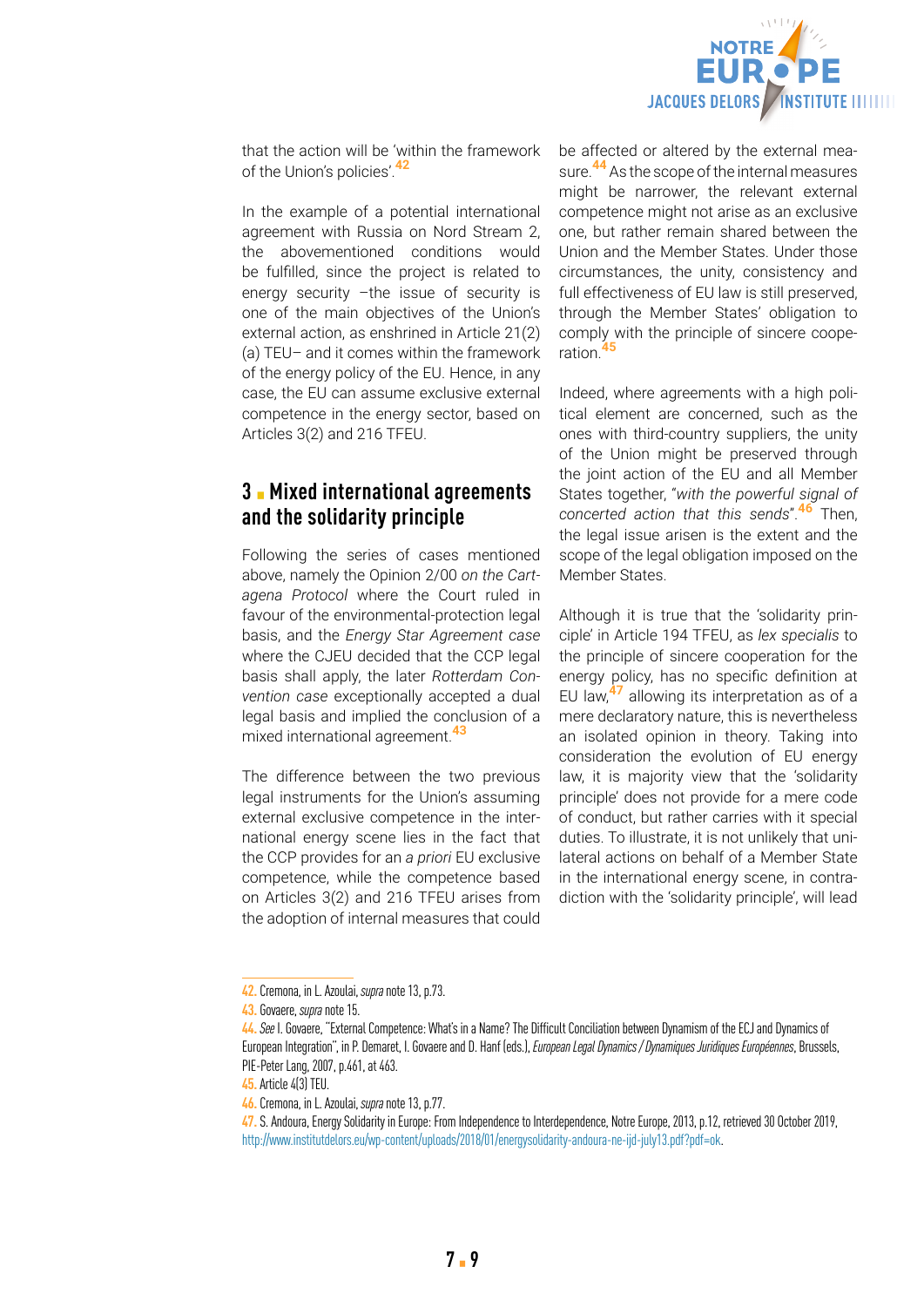

to the infringement proceedings of Article 258 TFEU.**<sup>48</sup>**

In the *PFOS case*, the CJEU found Sweden in breach of the duty of sincere cooperation because in a shared competence area, there was '*a concerted Community action at international level*', requiring '*if not a duty of abstention on the part of the MS, at the very least a duty of close cooperation between the latter and the Community institutions in order to facilitate the achievement of the Community tasks*'.**49** What is interesting in this case is that the Court found such 'concerted action' to have started on the basis of a Commission proposal to the Council, which was nevertheless not adopted yet.**<sup>50</sup>**

# **4** ▪ **What could it mean for the case of Nord Stream 2**

For the author, the implications of such case-law in the example of Nord Stream 2 are clear, implying that the Commission's proposal to the Council in 2017, for the negotiation on behalf of the EU of the legal framework applicable to the project, marks the departure of a 'concerted action at international level'. Hence, the Member State concerned, namely Germany, now has the obligation to abstain from unilateral decisions towards Russia, or at least closely cooperate with the Commission in terms of the project.

Furthermore, if the agreement needed to be concluded with Russia in order to safeguard the internal energy *acquis*, is not concluded under the exclusive external competence of the Union, then it shall in any case be concluded as a mixed agreement, through the joint participation of the EU and the Member States, in accordance with the 'solidarity principle'.

# **5** ▪ **The Green Network case as a leading light**

The case concerns a request for a preliminary ruling,**51** as to whether an Agreement between Italy and Switzerland on green certificates, needed for electricity importers to justify the 'green electricity' quotas imposed by the national support scheme, designed in pursuance of the Second Energy Package, was falling under the exclusive external competence of the EU in the energy sector.

The CJEU proceeded on the 'area already largely covered by EU law' test, assessing the content of the Agreement in comparison with the content of Directive 2001/77**52** on the promotion of electricity produced from renewable energy sources in the internal electricity market. On the one hand, the Court found that such Agreement on green certificates was likely to affect the harmonised certification mechanism provided in Article 5 of the Directive, since it would allow certificates issued in a third country to be incorporated in the Internal Market. On the other hand, the Agreement was deemed to also interfere with the objectives of the Directive, in promoting the increase of renewable energy consumption in the energy mix of the Member States.

Taking also into consideration future developments of EU energy law, in view of the fact that the Court had to deliver its judgment almost ten years later, when the Third Energy Package had already been implemented, the Court concluded that such Agreement was likely to affect or alter the internal common

**<sup>48.</sup>** T. Galanis, *Solidarity in the EU Legal Order: an Attempt to Approach a Founding Principle of EU Law*, Athens, Nomiki Bibliothiki, 2017, p.133-135 (in Greek).

**<sup>49.</sup>** Judgment of 20 April 2010, *Commission v Sweden (PFOS),* C-246/07, EU:C:2010:203, paragraphs 74-75.

**<sup>50.</sup>** *Ibidem*, at 103.

**<sup>51.</sup>** Judgment of 26 November 2014, Green Network, C-66/13, EU:C:2014:2399

**<sup>52.</sup>** Directive 2001/77/EC of September 27, 2001, on the Promotion of Electricity Produced from Renewable Energy Sources in the Internal Electricity Market, [2001] O.J. L283/33.